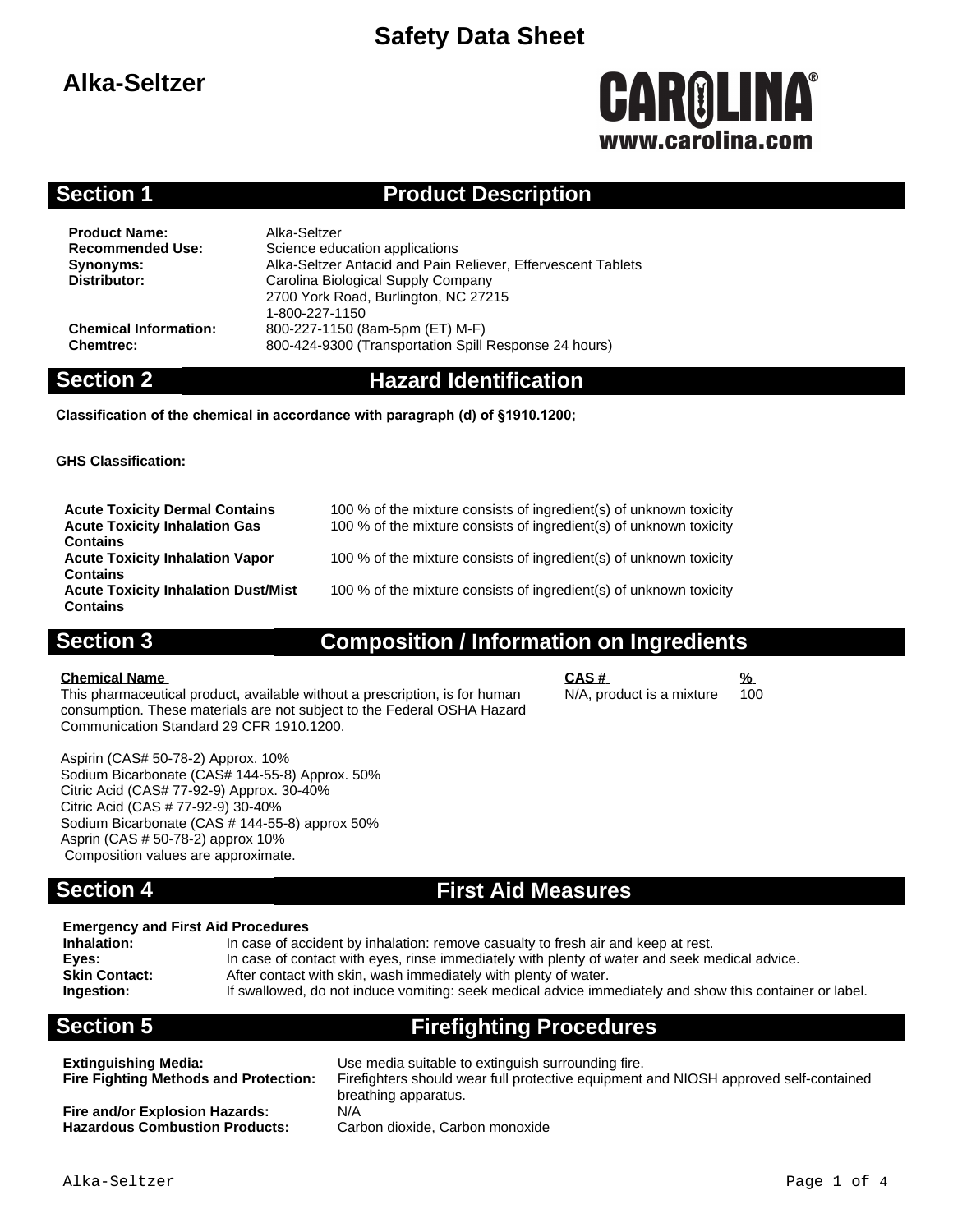#### **Section 6 Spill or Leak Procedures**

Prevent the spread of any spill to minimize harm to human health and the environment if safe to do so. Wear complete and proper personal protective equipment following the recommendation of Section 8 at a minimum. Dike with suitable absorbent material like granulated clay. Gather and store in a sealed container pending a waste disposal evaluation.

### **Section 7 Handling and Storage**

**Handling:** Avoid creating and inhaling dust. **Storage:** Suitable for any general chemical storage. **Storage Code:** Green - general chemical storage

| <b>Section 8</b>                            |                                                                                                                                                                                                                                                                                                                                                                                                            | <b>Protection Information</b> |                 |        |
|---------------------------------------------|------------------------------------------------------------------------------------------------------------------------------------------------------------------------------------------------------------------------------------------------------------------------------------------------------------------------------------------------------------------------------------------------------------|-------------------------------|-----------------|--------|
|                                             | <b>ACGIH</b>                                                                                                                                                                                                                                                                                                                                                                                               |                               | <b>OSHA PEL</b> |        |
| <b>Chemical Name</b>                        | (TWA)                                                                                                                                                                                                                                                                                                                                                                                                      | (STEL)                        | <u>(TWA)</u>    | (STEL) |
| No data available                           | N/A                                                                                                                                                                                                                                                                                                                                                                                                        | N/A                           | N/A             | N/A    |
| <b>Control Parameters</b>                   |                                                                                                                                                                                                                                                                                                                                                                                                            |                               |                 |        |
| <b>Engineering Measures:</b>                | No exposure limits exist for the constituents of this product. General room ventilation<br>might be required to maintain operator comfort under normal conditions of use.                                                                                                                                                                                                                                  |                               |                 |        |
| <b>Personal Protective Equipment (PPE):</b> | Not Normally Required                                                                                                                                                                                                                                                                                                                                                                                      |                               |                 |        |
| <b>Respiratory Protection:</b>              | No respiratory protection required under normal conditions of use.                                                                                                                                                                                                                                                                                                                                         |                               |                 |        |
| <b>Eye Protection:</b>                      | Wear chemical splash goggles when handling this product. Have an eye wash station<br>available.                                                                                                                                                                                                                                                                                                            |                               |                 |        |
| <b>Skin Protection:</b><br>Gloves:          | Avoid skin contact by wearing chemically resistant gloves, an apron and other protective<br>equipment depending upon conditions of use. Inspect gloves for chemical break-through<br>and replace at regular intervals. Clean protective equipment regularly. Wash hands and<br>other exposed areas with mild soap and water before eating, drinking, and when leaving<br>work.<br>No information available |                               |                 |        |
|                                             |                                                                                                                                                                                                                                                                                                                                                                                                            |                               |                 |        |

### **Section 9 Physical Data**

**Formula:** N/A, product is a mixture **Vapor Pressure:** N/A **Molecular Weight:** N/A **Evaporation Rate (BuAc=1): N/A**<br> **Appearance:** White Solid **Evapor Constructs Construct Constructs** Vapor Density (Air=1): N/A **Appearance:** White Solid **Vapor Density (Air=1):** N/A<br> **Odor:** No data available **Value 2008 Vapor Density (Air=1):** N/A **Odor Threshold:** No data available **pH:** No data available **Flash Point:** No data available **Viscosity:** No data available

**Specific Gravity: N/A<br><b>Solubility in Water:** Soluble Log Pow (calculated): No data available **Melting Point:** No data available **Autoignition Temperature:** No data available **Boiling Point:** No data available **Decomposition Temperature:** No data available **Percent Volatile by Volume: N/A** 

### **Section 10 Reactivity Data**

**Reactivity:** No data available **Chemical Stability:** Stable under normal conditions. **Conditions to Avoid:** None known.

**Hazardous Polymerization:** Will not occur

### **Section 11 Toxicity Data**

**Routes of Entry Server** Ingestion. **Delayed Effects:** 

**Symptoms (Acute):** Gastrointestinal,, Vomiting, Nausea<br>**Delaved Effects:** No data available

**Acute Toxicity: Chemical Name CAS Number Oral LD50 Dermal LD50 Inhalation LC50**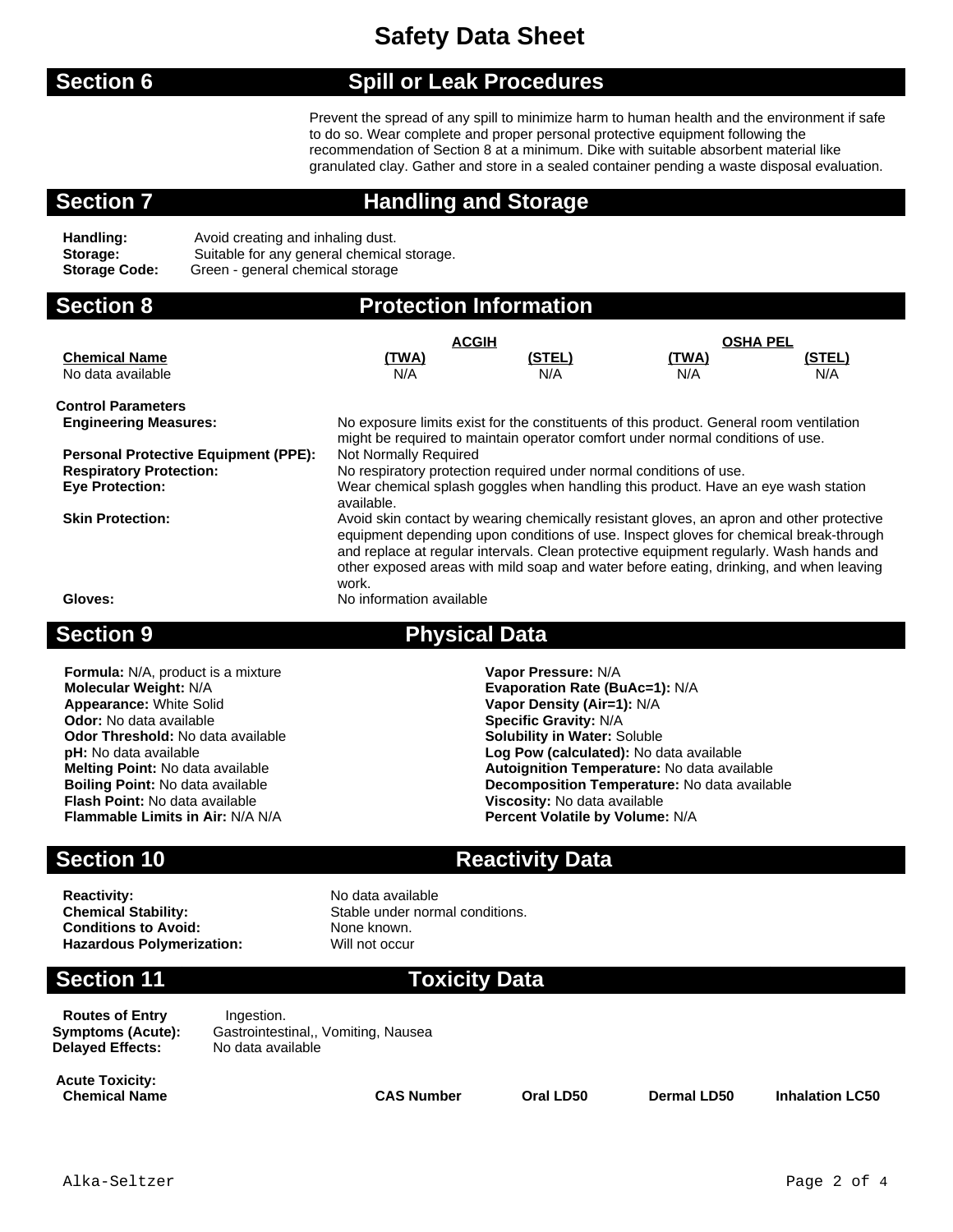Oral LD50 Rat > 1100 mg/kg

Not determined Not determined

This pharmaceutical product, available without a prescription, is for human consumption. These materials are not subject to the Federal OSHA Hazard Communication Standard 29 CFR 1910.1200. N/A, product is a mixture

Aspirin (CAS# 50-78-2) Approx. 10% Sodium Bicarbonate (CAS# 144-55-8) Approx. 50% Citric Acid (CAS# 77-92-9) Approx. 30-40%

**Carcinogenicity: Chemical Name CAS Number IARC NTP OSHA** No data available No example 3 and N/A, product is a mixture Not listed Not listed Not listed **Chronic Effects: Mutagenicity:** No evidence of a mutagenic effect. **Teratogenicity:** No evidence of a teratogenic effect (birth defect). **Sensitization:** No evidence of a sensitization effect. **Reproductive:** No evidence of negative reproductive effects.  **Target Organ Effects:** See Section 2 **Chronic:** N/A

### **Section 12 Ecological Data**

**Mobility:** No data<br>Persistence: No data **Persistence: Bioaccumulation:** No data **Degradability:** No data<br> **Other Adverse Effects:** No data **Other Adverse Effects:** 

**Overview:** This material is not expected to be harmful to the ecology.

N/A N/A N/A, product is

**Chemical Name CAS Number Eco Toxicity** a mixture

### **Section 13 Disposal Information**

**Waste Disposal Code(s):** 

**Disposal Methods:** Dispose in accordance with all applicable Federal, State and Local regulations. Always contact a permitted waste disposer (TSD) to assure compliance.

### **Section 14 Transport Information**

**Ground - DOT Proper Shipping Name: Air - IATA Proper Shipping Name:** N/A N/A

**Section 15 Requisters Requisters Requisters Requisters** 

**TSCA Status:** A component (or components) of this product is not listed on the TSCA Inventory of Existing Chemical Substances. Product is for research and development use only.

| <b>Chemical Name</b>       | <b>CAS</b><br><b>Number</b>  | <b>§ 313 Name</b>                        | § 304 RQ | <b>CERCLA RQ</b> | <b>S 302 TPQ</b> | <b>CAA 112(2)</b><br>TQ |
|----------------------------|------------------------------|------------------------------------------|----------|------------------|------------------|-------------------------|
| No data available          | N/A, product<br>is a mixture | No                                       | No       | No               | No               | No                      |
| <b>California Prop 65:</b> |                              | No California Proposition 65 ingredients |          |                  |                  |                         |